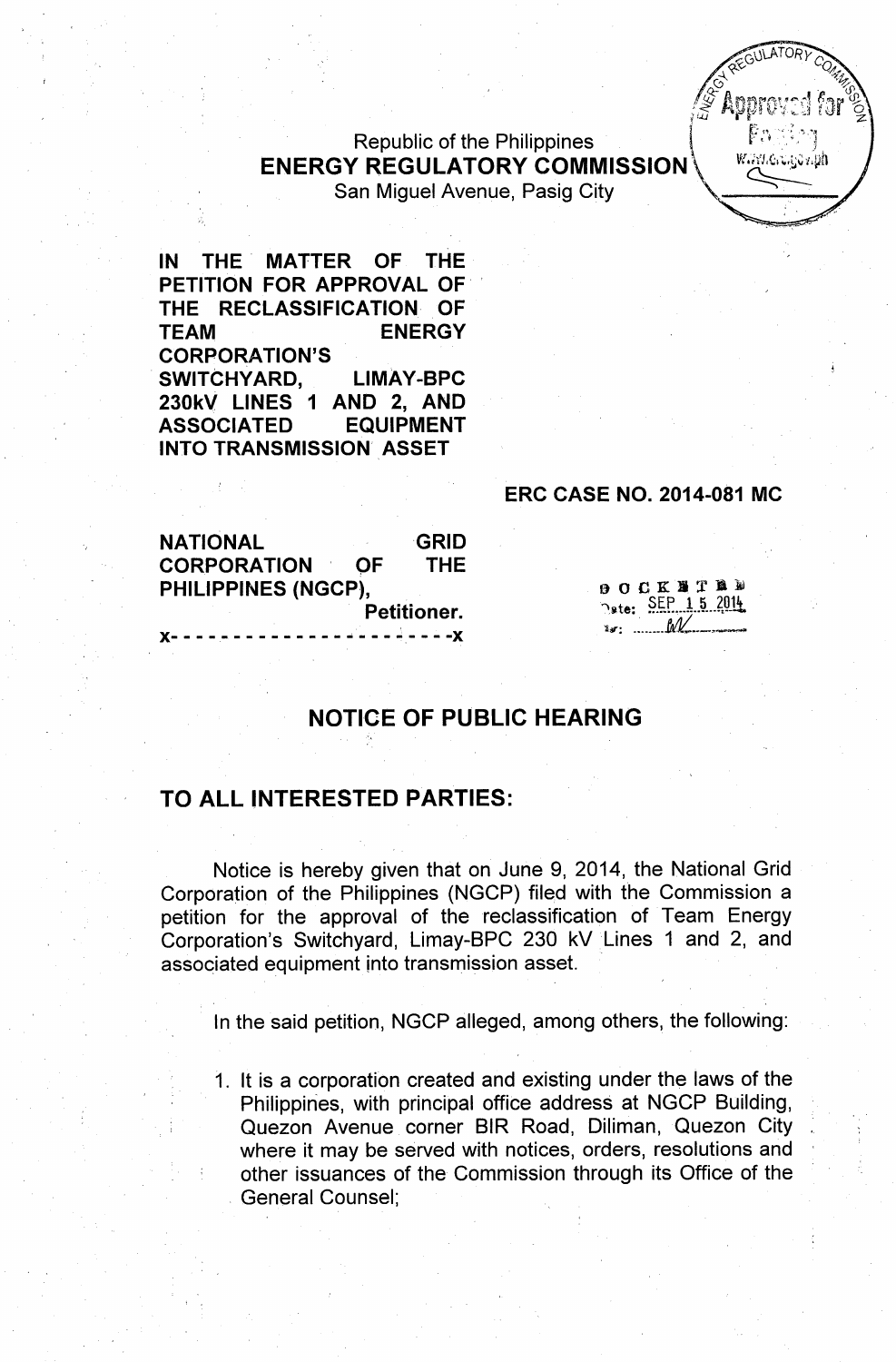## ERC CASE NO. 2014-081 MC Notice of Public Hearing/September 8, 2014 Page 2 of 12

- 2. Pursuant to Republic Act No. 9136, otherwise known as the Electric Power Industry Reform Act of 2001 (EPIRA), it is authorized and responsible for the planning, construction and centralized operation and maintenance of its highvoltage transmission facilities, including grid interconnections and ancillary services, as well as the operation and maintenance of the subtransmission assets until their disposal to qualified distribution utilities;
- 3. Team (Philippines) Energy Corporation (Team Energy) is a corporation created and existing under the laws of the Philippines with office address at CTC Building, 2232 Roxas Boulevard, Pasay City. It is principally engaged in the business of power generation, and it owns and operates a switchyard and 230 kV lines located in PNOC-AFC Industrial Park, which consist of the following assets (collectively, Team Energy System):
	- a. Limay-BPC 230 kV Line 1;
	- b. Limay-BPC 230 kV Line 2;
	- c. Team Energy's 230 kV switchyard, consisting of:
		- i. 4-230kV Power Circuit Breaker;
		- ii. 8-230kV Disconnect Switches;
		- iii. 2x50 MVA Power Transformer; and
	- d. Secondary devices such as protective relays, SCADA, Telecom, and others;
- 4. The whole Team Energy System caters to the following load customers:
	- a. Philippine Resins Industries, Inc. (PRII);
	- b. Consolidated Industries Gases, Inc. (CIGI)/Linde Philippines;
	- c. NPC Alliance Corporation (NPCA);
	- d. Philippine Polypropylene, Inc. (PPI); and
- 5. The direct connection of PRII was approved by the Commission in its decision dated March 30, 2009 in ERC Case No. 2007-115MC $<sup>1</sup>$  while NPCA filed a Petition for</sup> Direct Connection on November 13, 2012 and was docketed as ERC Case No. 2012-078 MC. To date, the case is

<sup>&</sup>lt;sup>1</sup> "In the Matter of the Petition for the Approbal of the Direct Connection with the National Power Corporation (NPC) and the National Transmission Corporation (TRANSCO) with Prayer for Provisional Authority and Issuance of a Temporary Restraining Order and/or Writ of Preliminary Injunction.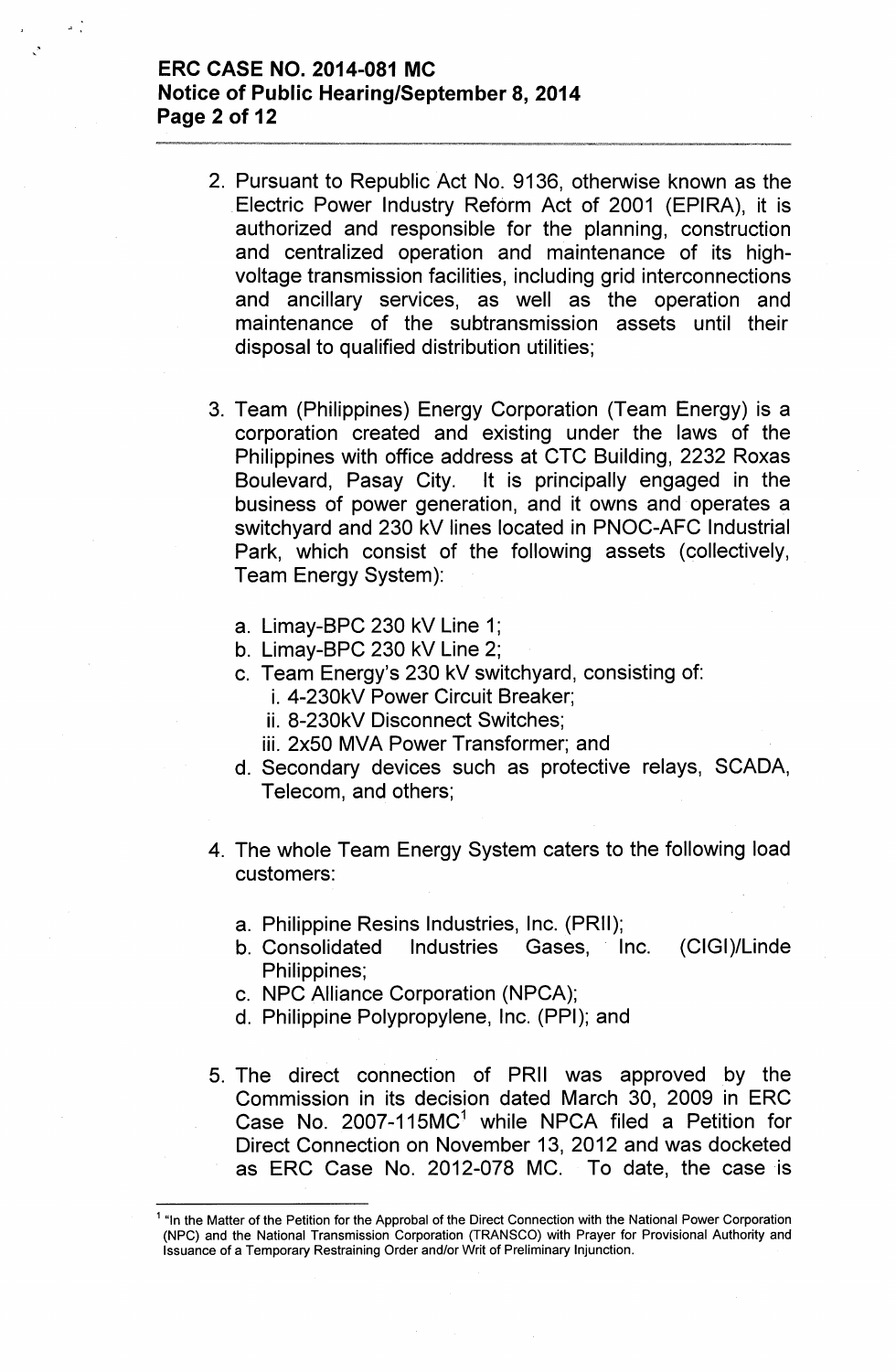pending resolution. PPI, on the other hand, is a Transmission Customer of NGCP;

- 6. Presently, these four (4) load customers utilize the Team Energy System to draw power from the grid. From the grid, the power passes through the Limay-BPC 230 kV Lines 1 and 2, and the transformers owned by Team Energy. The power is then distributed to the aforementioned load customers;
- 7. In addition to the connection of multiple load users to the asset, SMC Consolidated Power Corporation (SMCCPC) intends to construct a 4x150 MW Coal Power Plant in Limay, Bataan which will connect to the Limay-BPC 230 kV line. The plant is expected to be operational in the year 2015;
- 8. A System Impact Study was undertaken by SMCCPC and the proposed connection scheme by SMCCPC was approved by NGCP. Presented below is the connection scheme:



A copy of the detailed Single Line Diagram showing Team Energy's System, is attached to the application as Annex " $A$ ";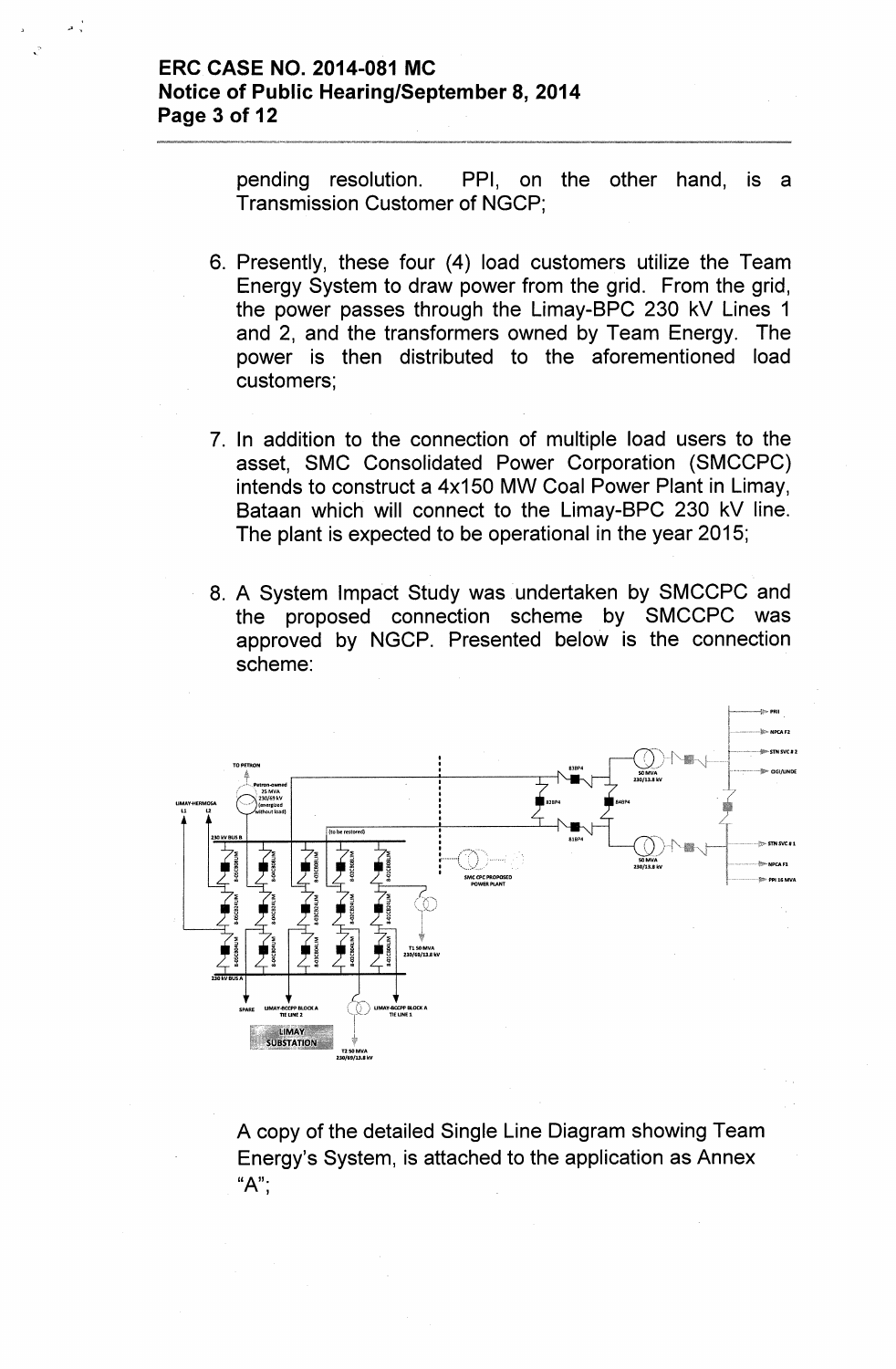. ,

### **DISCUSSION**

- 9. As can be seen from the diagram above, the whole Team Energy System performs transmission functions taking into account the connection of a generator and multiple load customers to the same assets;
- 10. Further, Team Energy, as a generation company, has no right to own and operate transmission facilities which are presently used to transmit and allocate power to the load customers connected to it;
	- i. The whole Team Energy System should be reclassified as a transmission asset taking into account the connection of a generator and load customers.
- 11. Article 2 Section III of the *"Guidelines to the Sale and Transfer of TRANSCO's Subtransmission Assets and the Franchising of Qualified Consortium"* promulgated by the Commission on October 17,2003 provides:

"Technical and Functional Criteria - the assets shall be classified based on the technical and functional criteria enumerated in Sections 4 and 6, Rule 6, Part II of the IRR of the Act, including but not necessarily limited to the following:

"A. Directly Connected Generators:

"Lines, power transformers and other assets held by TRANSCO or its buyer or concessionaire, which allow the transmission of electricity to a grid from one or more directly connected generators, shall be classified as transmission assets." (Emphasis supplied)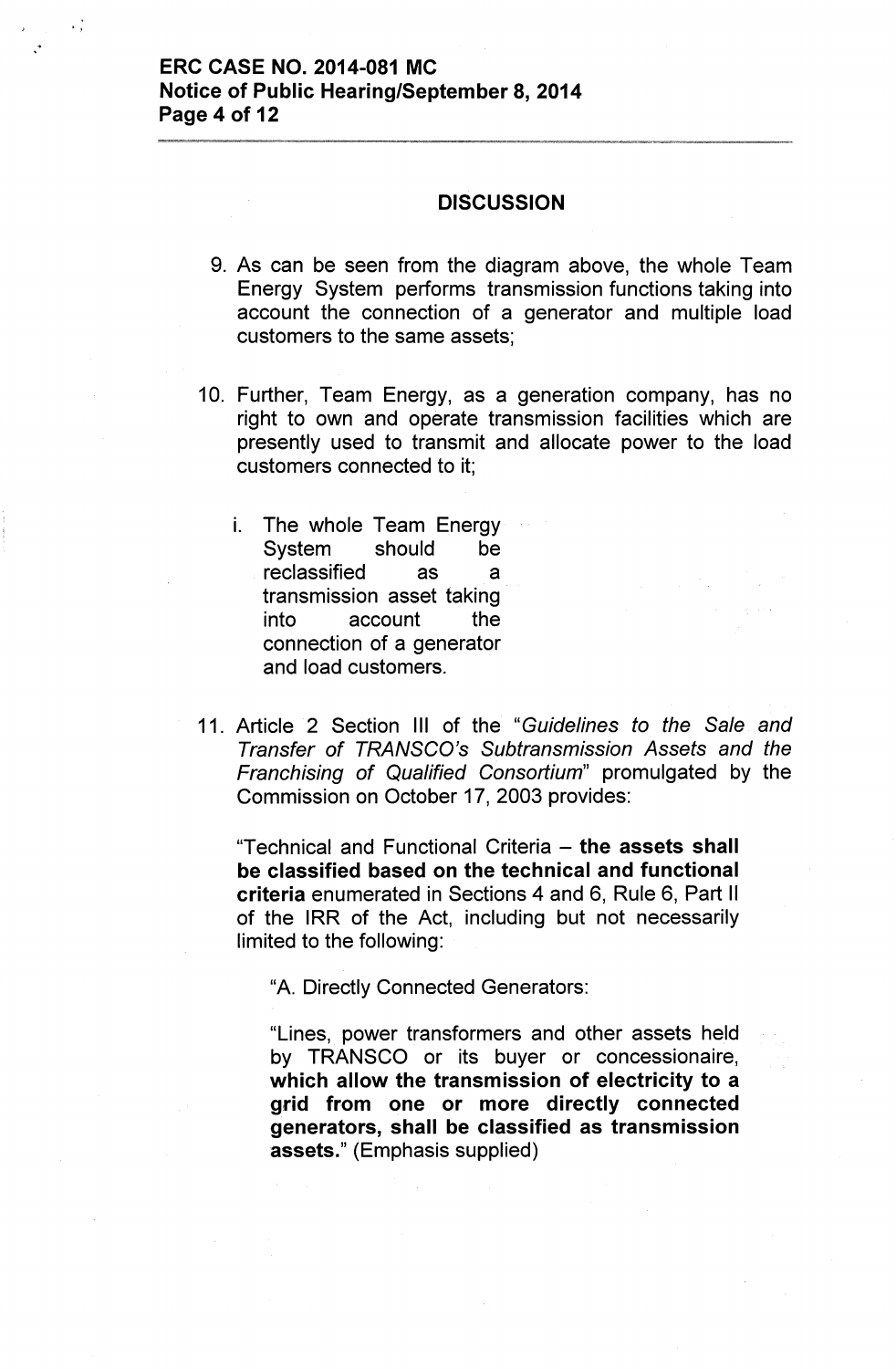## ERC CASE NO. 2014-081 MC Notice of Public Hearing/September 8, 2014 Page 5 of 12

. ,

12. The Commission thereafter issued Resolution No. 16, Series of  $2011^2$  which provides:

"Section 2.0: Definition of Terms

"Connection Assets: 'those assets that are put in place primarily to connect a Customer/s to the Grid and used for purposes of Transmission Connection Services for the conveyance of electricity which if taken out of the System, will only affect the Customer connected to it and will have minimal effect on the Grid, or other Customers;'

"Section 4.2. Connection Assets for Generation Customers of Transmission Provider.

"A generation company may develop and own or operate a dedicated point-to-point limited facilities provided, that such facilities are required only for the purpose of connecting to the transmission system, and are used solely by the generating facility subject to prior authorization by the ERC." (Emphasis supplied.)

- 13. The Commission applied the foregoing provisions in reclassifying assets which are not solely used by either a load customer or generator into transmission assets:
	- a. In ERC Case No. 2010-032 MC entitled *"In the Matter of the Petition for Approval of the Reclassification of the National Transmission Corporation Sub transmission Asset to Full Transmission Asset Serving the Dingle-Passi Lines in Iloilo*,"<sup>3</sup> the ERC ruled as follows:

"Section 2, Article III of the Guidelines to the Sale and Transfer of the TRANSCQ's Subtransmission Assets and the Franchising of Qualified Consortium reads:

 $2$  Entitled "Resolution Adopting the Amended Rules on the Definition and Boundaries of Connection Asset for Customers of Transmission Provider"

 $3$  Decision dated 01 December 2010.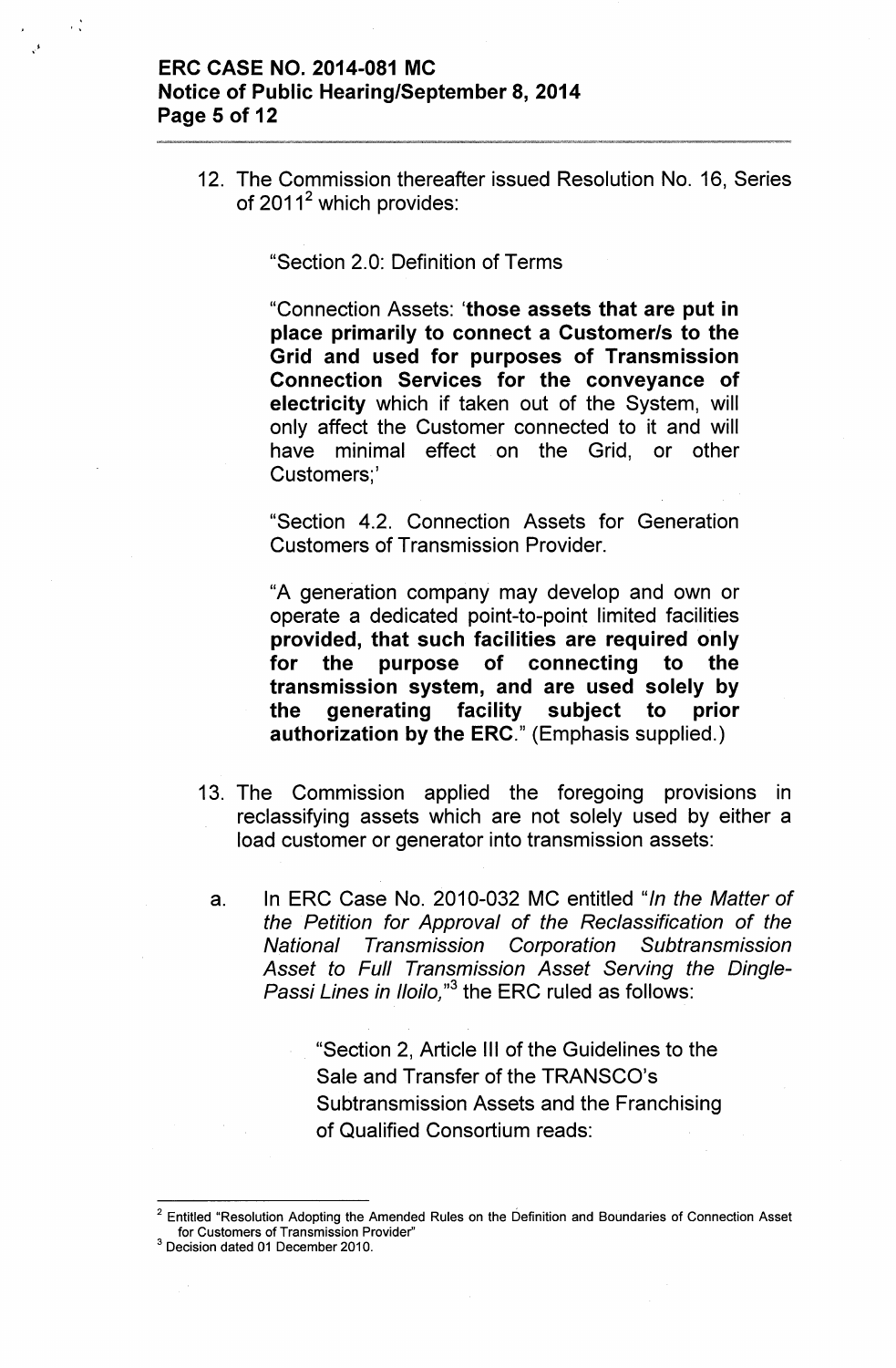## **ERC CASE NO. 2014-081 MC Notice of Public Hearing/September 8, 2014 Page 6 of 12**

"Technical and Functional Criteria - the assets shall be classified based on the technical and functional criteria enumerated in Sections 4 and 6, Rule 6, Part II of the IRR of the Act, including, but not necessarily limited to the following:

### "a) Directly Connected Generators

Lines, power transformers and other assets held by TRANSCO or its Buyer or Concessionaire, which allow the transmission of electricity to a Grid from one or more Directly Connected Generators, shall be classified as Transmission Assets.

#### xxx

"Based on the foregoing provision, the Commission may only reclassify TRANSCO's subtransmission asset to a transmission asset when the generator, which intends to transmit electricity to the Grid, is connected to said subtransmission asset.

#### xxx

"WHEREFORE, the foregoing premises considered, the petition filed by Central Azucarera De San Antonio, Inc. (CASA) for approval of the reclassification of the National Transmission Corporation's (TRANSCO) Subtransmission Asset to full transmission asset serving Dingle-Passi Lines in Iloilo is hereby APPROVED subject to the condition that CASA's bagasse power plant should connect to the Dingle-Passi 69 kV Line and only the portion of the said line where CASA's plant is connected shall be reclassified as transmission asset."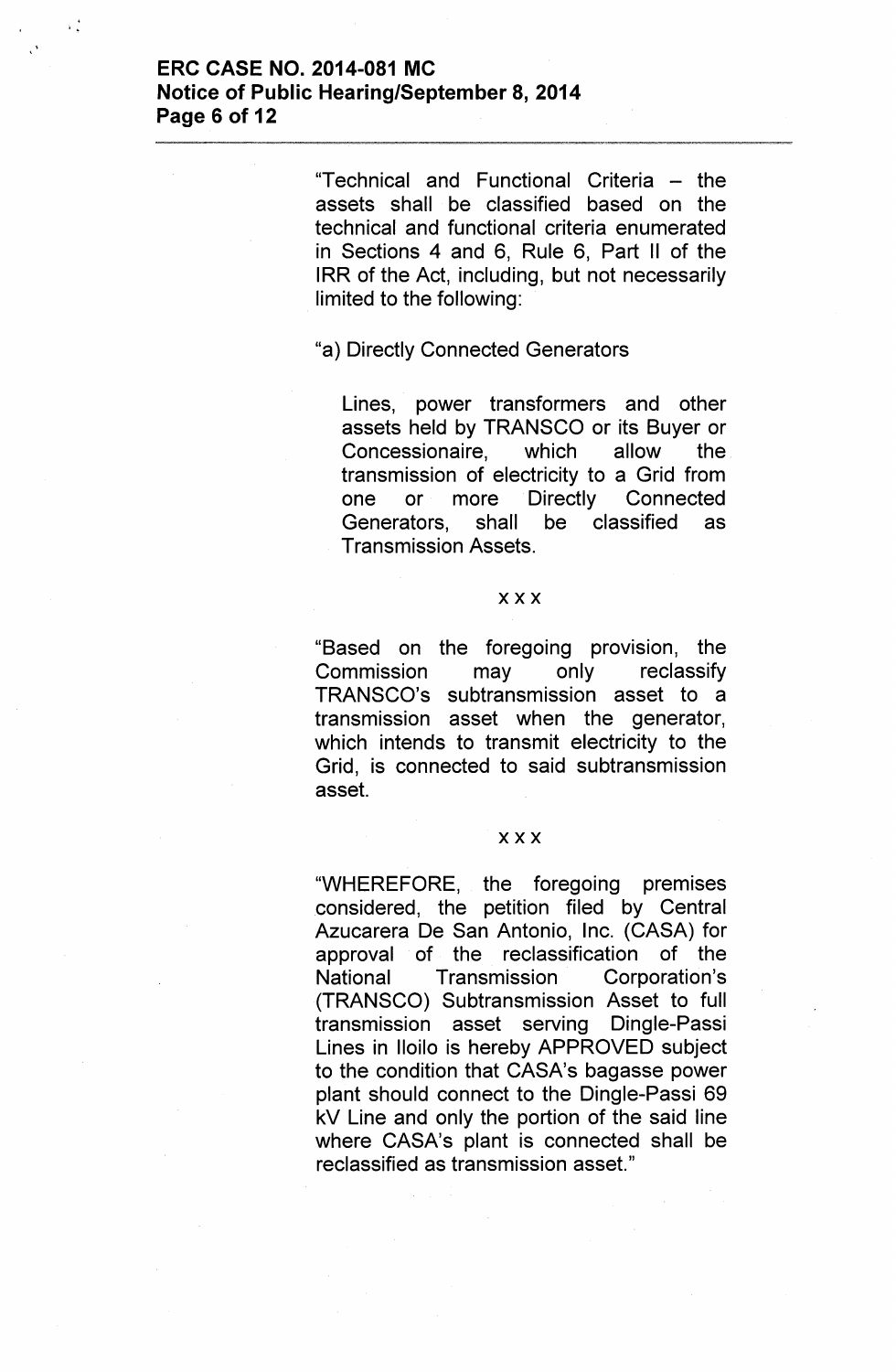# **ERC CASE NO. 2014-081 MC Notice of Public Hearing/September 8, 2014 Page 7 of 12**

b. In ERC Case No. 2010-156 RC entitled *"In the Matter of the Approval of the Electric Power Purchase Agreement between Cebu* 1 *Electric Cooperative, Inc. and Cebu Energy Development Corporation*,"<sup>4</sup> ERC Case No. 2010-100 RC entitled *"In the Matter of the Approval of the Electric Power Purchase Agreement between Mactan .Electric Company, Inc. and Cebu Energy Development Corporation;"S* and ERC Case No. 2010-095 RC entitled *"In the Matter of the Approval of the Electric Power Purchase Agreement between Bohol* 1 *Electric Cooperative, Inc. and Cebu Energy Development* Corporation,<sup>"6</sup> the ERC ruled as follows:

> "However, the Sangi to Talavera 138kV, 5.1 kilometer Double Circuit Transmission Line does not qualify as a dedicated point-to-point limited facility considering that the same line is not solely used to connect CEDC's plant to the grid (NGCP Talavera Substation) but also used to transmit power to VECO through the 138kV CEDC-Colon Line and another line to CEBECO III and Balamban Enerzone Corporation. x x x

> "The Commission believes that the 5.1 kilometer Sangi to Talavera Double Circuit 138kV Transmission Line should be owned, operated and maintained by the NGCP. Thus, the cost of the said line should be reimbursed by NGCP to CEDC and should not be recovered through the generation rate for the following reasons:

- "a. there was no approval from the Commission for the implementation or construction of the said line;
- "b. The EPIRA provides that a generation company is only allowed to own or operate dedicated point-to-point limited transmission facilities required only for the purpose of connecting to the

 $<sup>4</sup>$  ERC Decision dated 01 August 2011</sup>

<sup>&</sup>lt;sup>5</sup> ERC Decision dated 03 October 2011

<sup>&</sup>lt;sup>6</sup> ERC Decision dated 26 September 2011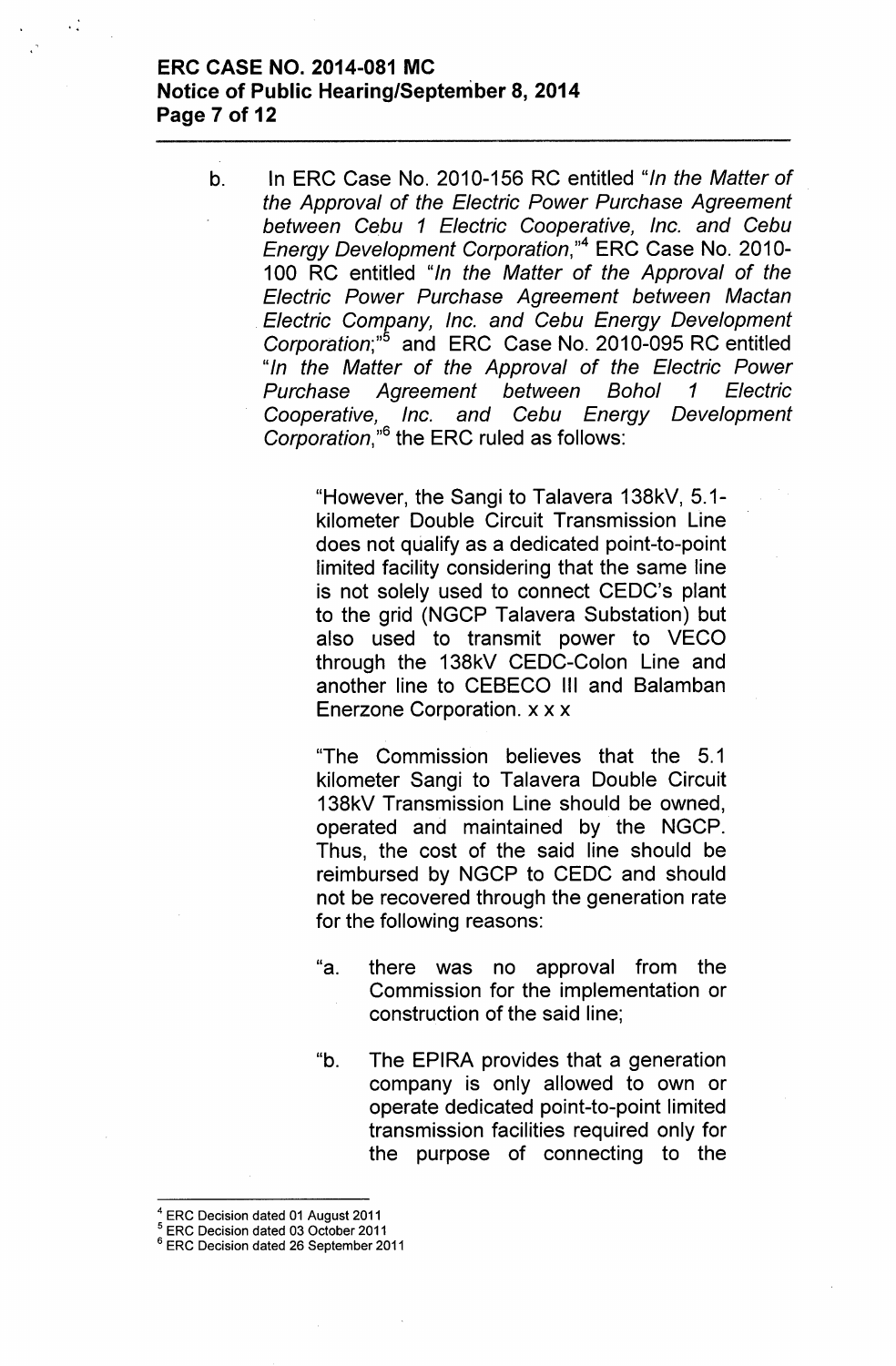transmission system and are used solely by the generating facility, subject to prior authorization by the Commission; and

"c. On the basis of the definitions provided under the Commission's Resolution No. 41, Series of 2006, the 5.1 kilometer Sangi to Talavera Double Circuit 138kV Transmission Line is considered as a transmission asset that should be owned by TRANSCO/NGCP. "

c. In ERC Case No. 2009-180RC entitled *"In the Matter of the Application for Approval of the Maximum Allowable Revenue for the Third Regulatory Period (2011-2015) of the National Grid Corporation of the Philippines During the Regulatory Reset* Process *for the Third Regulatory Period in Accordance with the Alternative Form of Rate Setting Methodology~under the Rules in Setting Transmission Wheeling Rates,"?* the ERC ruled:

> "The La-Trinidad-Calot 69kV line is classified as Transmission asset since during off-peak hours, a generator connected to that line delivers power to the grid."

- 14. Considering that the whole Team Energy System is used by load customers in drawing power from the grid, and a generator by delivering power to the grid, then these assets perform transmission functions. It is thus imperative that the subject assets be reclassified to full transmission assets;
	- ii. Team Energy, a generator, is not allowed to own and operate a transmission system.
- 15. It should be pointed out that Team Energy, being a generation company, is not authorized to convey and

<sup>77</sup> ERC Order dated 06 July 2011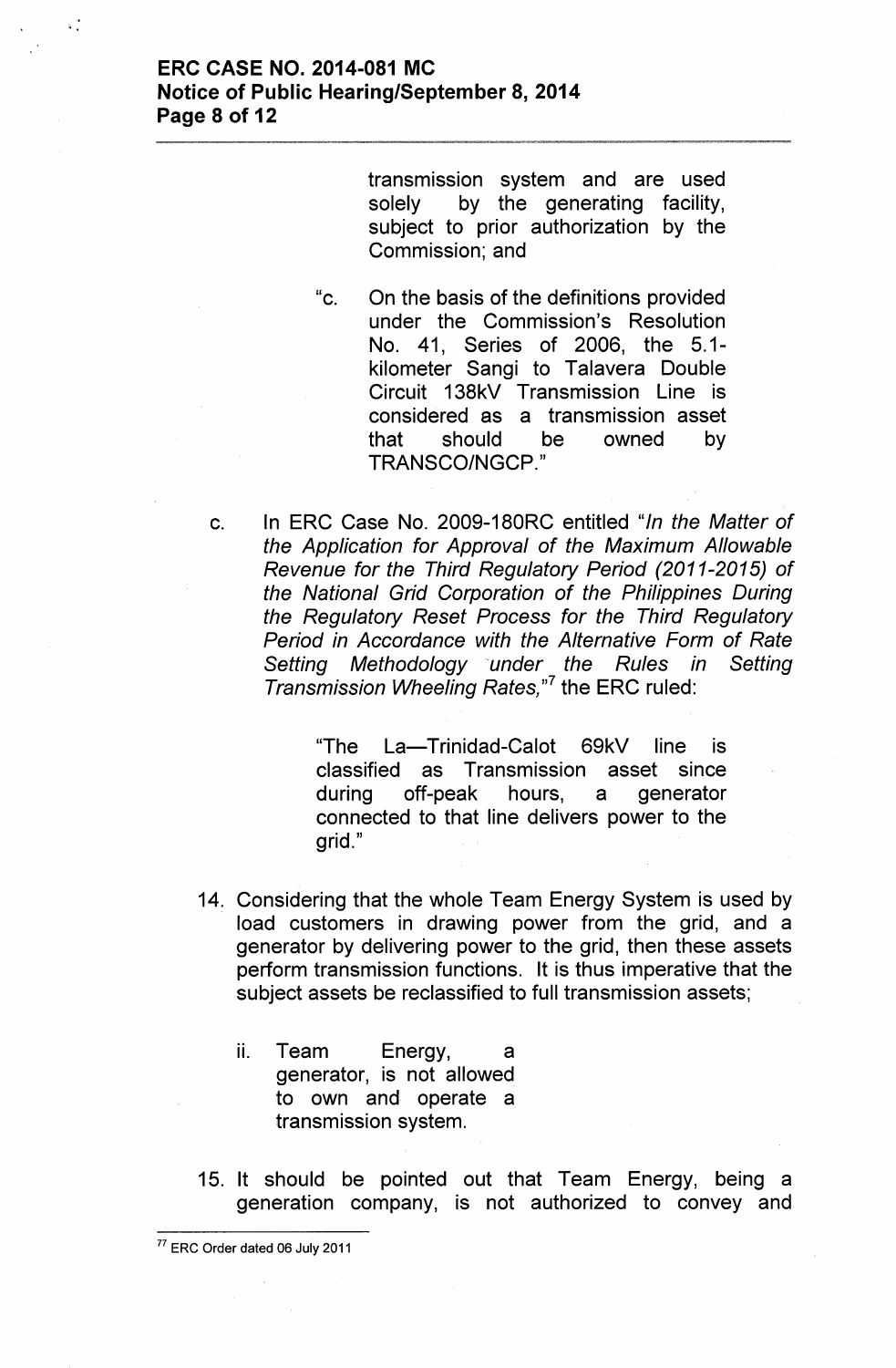¥,

transmit power to the load customers connected to its System for it is not a transmission company. It is also not authorized to distribute power to load customers, for it is neither a distribution utility nor an aggregator;

16. The function of a generation company is limited by the EPIRA and Philippine Grid Code to the production of electricity.<sup>8</sup> It cannot engage in the business owning and operating a transmission facility and conveying power directly to loads, for only TRANSCO may own such facilities. Thus, Section 8 of Republic Act 9136 provides:

## "Except as provided herein, no person, company or entity other than TRANSCO shall own any transmission facilities."

- 17. On the other hand, the term *"Transmission of Electricity"* is defined under the Philippine Grid Code as *conveyance of electricity through the Grid.<sup>9</sup>* The Grid refers to the highvoltage backbone system of interconnected transmission lines, substations and related facilities, located in each of Luzon, Visayas and Mindanao, or as may be determined by the ERC.<sup>10</sup> The same definition was adopted under the  $\mathsf{EPIRA};^1$
- 18. Section 9 of the EPIRA likewise enumerated the functions of the transmission provider/system operator, as follows:
	- a. Act as system operator of the nationwide electrical transmission and subtransmission system, to be transferred to it by NPC;
	- b. Provide open and non-discriminatory access to its transmission system to all electricity users;
	- c. Ensure and maintain the reliability, adequacy, security, stability and integrity of the nationwide electrical grid;

Ibid.

 $8$  Section 2(y) of the EPIRA Law and Section 1.6 of the Philippine Grid Code.

<sup>&</sup>lt;sup>9</sup> Section 1.6 of the Philippine Grid Code

<sup>&</sup>lt;sup>11</sup> Section 2(ccc) of Republic Act 9136, otherwise known as the Electric Power Industry Reform Act or EPIRA.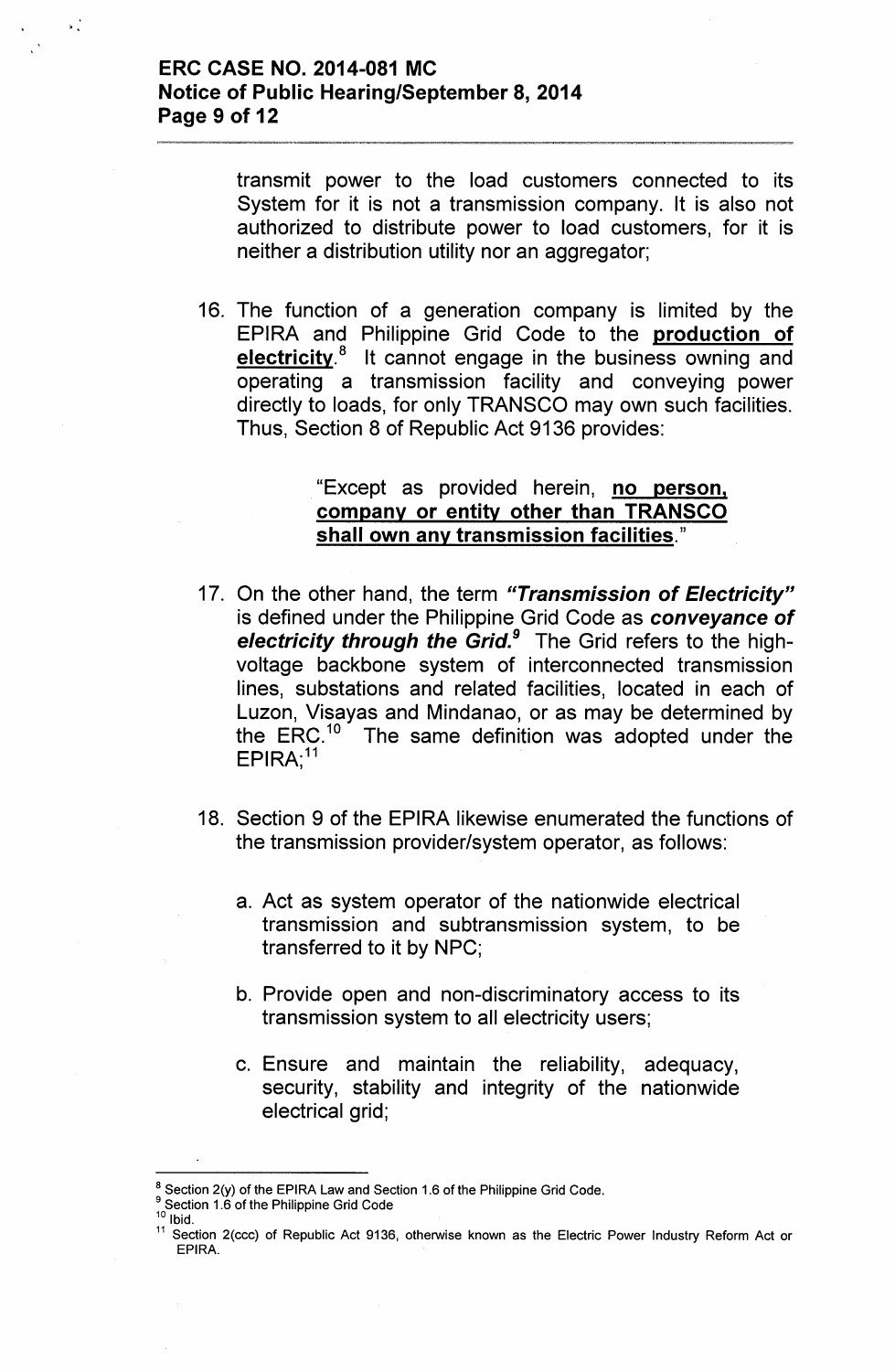## ERC CASE NO. 2014-081 MC Notice of Public Hearing/September 8, 2014 Page 10 of 12

'"

- d. Improve and expand its transmission facilities consistent with the Grid Code and Transmission Development Plan to be promulgated pursuant to this Act, to adequately serve generation companies, distribution utilities and suppliers requiring transmission service and/or ancillary services through the transmission system: Provided, That it shall submit any plan for expansion or improvement of its facilities for approval by the ERC;
- e. Subject to technical constraints, provide central dispatch of all generation facilities connected, directly or indirectly, to the transmission system in accordance with the dispatch schedule submitted by the market operator, taking into account outstanding bilateral contracts; and
- f. Undertake the preparation of the TOP;
- 19. Neither can Team Energy distribute power to the load customers and own a distribution system, for under the EPIRA, such right belongs to the Distribution Utilities;
- 20. The assets comprising the Team Energy System are actively performing transmission functions by conveying power to multiple load customers connected to such System. Under the EPIRA and its IRR, Team Energy may not own these transmission facilities for only NGCP, as concessionaire of TRANSCO, may own such facility;
- 21. It is thus imperative that the subject assets be reclassified to full transmission assets, otherwise, gross and blatant violation of the EPIRA provisions will be committed; and
- 22. It prays that the instant petition be granted and the following assets owned by Team Energy be reclassified as Transmission Assets:
	- a. Limay-BPC 230 kV Line 1;
	- b. Limay-BPC 230 kV Line 2;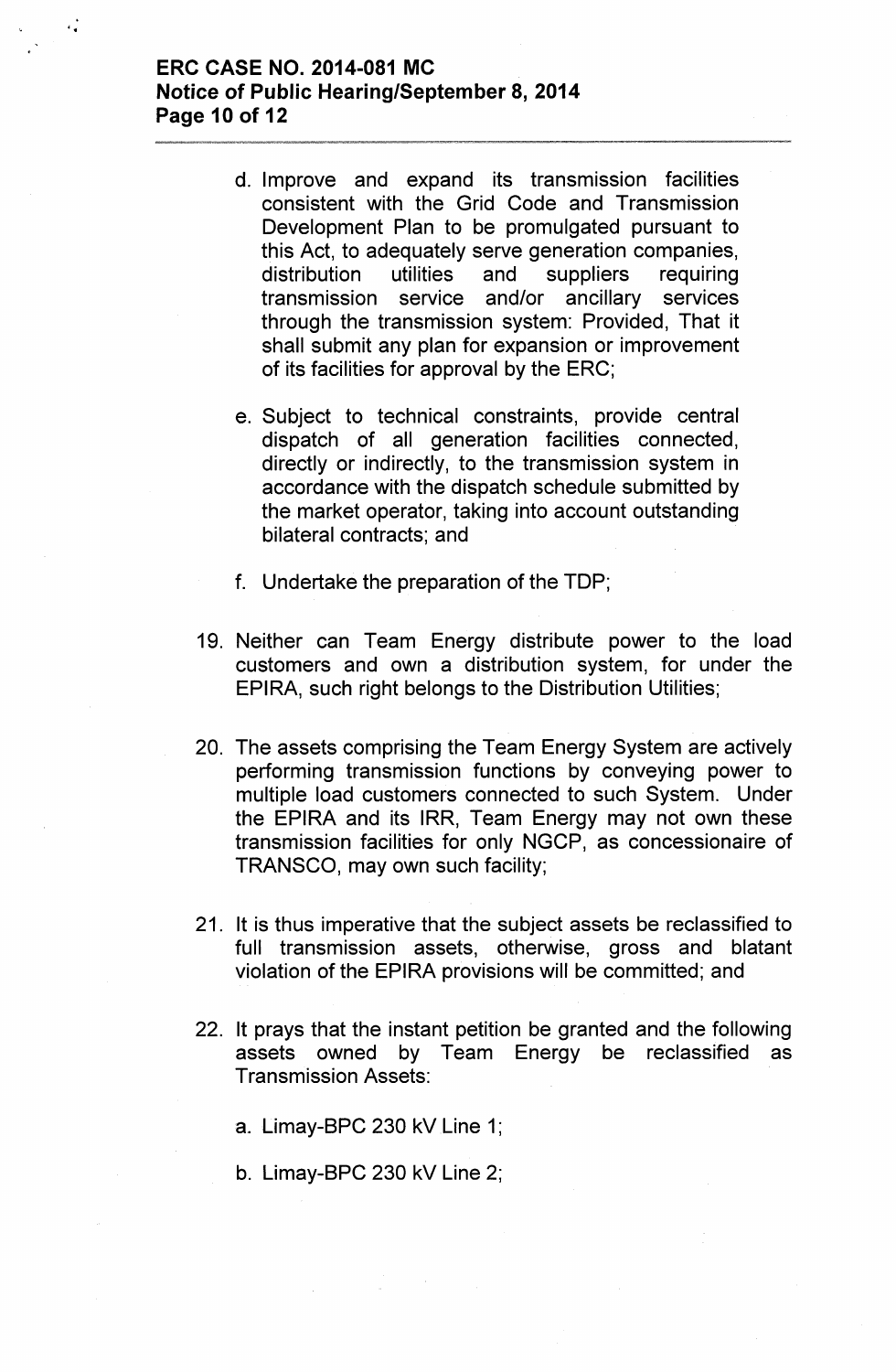## ERC CASE NO. 2014-081 MC Notice of Public Hearing/September 8, 2014 Page 11 of 12

- c. Team Energy's 230 kV switchyard, consisting of 4-230 kV Power Circuit Breaker, 8-230 kV Disconnect Switches, and 2x50 MVA Power Transformer; and
- d. Secondary devices such as protective relays, SCADA, Telecom, and others.

The Commission has set the petition for jurisdictional hearing, expository presentation, pre-trial conference and evidentiary hearing on October 9, 2014 (Thursday) at ten o'clock in the morning (10:00 A.M.) at the ERC Hearing Room, 15th Floor, Pacific Center Building, San Miguel Avenue, Pasig City.

All persons who have an interest in the subject matter of the proceeding may become a party by filing, at least five (5) days prior to the initial hearing and subject to the requirements in the ERC's Rules of Practice and Procedure, a verified petition with the Commission giving the docket number and title of the proceeding and stating: (1) the petitioner's name and address; (2) the nature of petitioner's interest in the subject matter of the proceeding, and the way and manner in which such interest is affected by the issues involved in the proceeding; and (3) a statement of the relief desired.

All other persons who may want their views known to the Commission with respect to the subject matter of the proceeding may file their opposition to the petition or comment thereon at any stage of the proceeding before the petitioner concludes the presentation of its evidence. No particular form of opposition or comment is required, but the document, letter or writing should contain the name and address of such person and a concise statement of the opposition or comment and the grounds relied upon.

All such persons who may wish to have a copy of the petition may request the petitioner, prior to the date of the initial hearing, that they be furnished with a copy of the petition. The petitioner is hereby directed to furnish all those making such request with copies of the petition and its attachments, subject to reimbursement of reasonable photocopying costs. Likewise, any such person may examine the petition and other pertinent records filed with the Commission during the usual office hours.